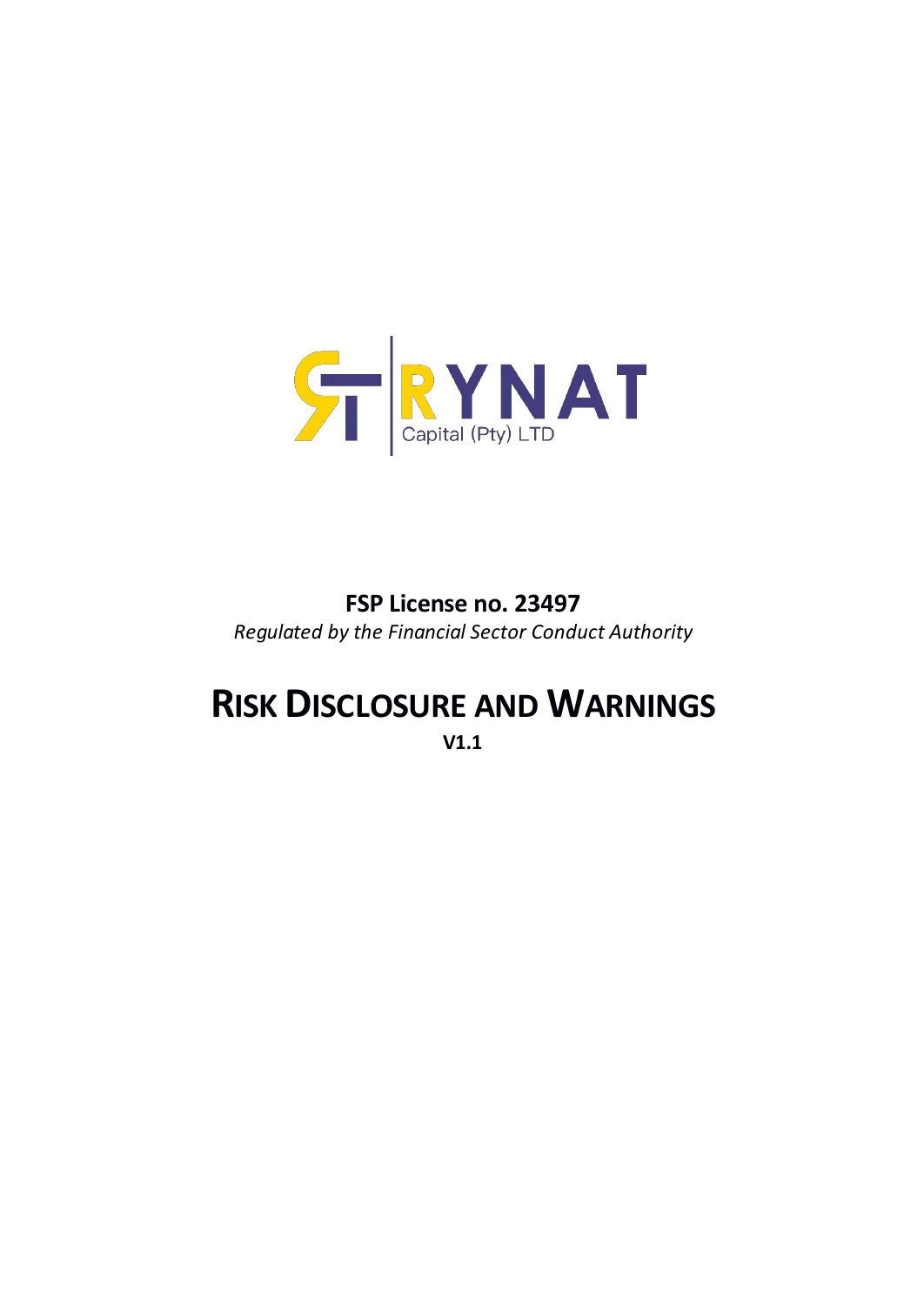

## **Introduction**

This risk disclosure and warning notice is provided to you (our Client and prospective Client) in compliance to the Financial Advisory and Intermediary Services Act, 2002 (Act No. 37 of 2002), as subsequently amended from time to time ("the Law"), which is applicable to Rynat Capital (Pty) Ltd ("the Company").

All Clients and prospective Clients should read carefully the following risk disclosure and warnings contained in this document, before applying to the Company for a trading account and before they begin to trade with the Company. However, it is noted that this document cannot and does not disclose or explain all of the risks and other significant aspects involved in dealing in Financial Instruments(including CFDs). The notice was designed to explain in general terms the nature of the risks involved when dealing in Financial Instruments on a fair and non-misleading basis.

The Company executes Client orders in relation to the following Financial Instruments:

• Financial contracts for differences. ("CFDs") in stocks, commodities, indices and currency pairs (FX), etc.

CFDs may also be referred as "Financial Instruments" in this Notice.

#### **1. Charges and Taxes**

1.1 The Provision of Services by the Company to the Client is subject to fees, which shall be duly communicated to the Client. Before the Client begins to trade, he should obtain details of all fees, commissions, charges for which the Client will be liable. It is the Client's responsibility to check for any changes in the charges.

1.2 If any charges are not expressed in monetary terms (but, for example, as a percentage of contract value), the Client should ensure that he understands what such charges are likely to amount to.

1.3 The Company may change its charges at any time, according to the provisions of the Client Agreement found on the Company's website(s), so it is the Client's responsibility to check for updates.

1.4 There is a risk that the Client's trades in any Financial Instruments may be or become subject to tax and/or any other duty for example because of changes in legislation or his personal circumstances. The Company does not warrant that no tax and/or any other stamp duty will be payable. **The Company does not offer tax advice and recommends that the Client seek advice from a competent tax professional if the Client has any questions.**

1.5 The Client is responsible for any taxes and/or any other duty which may accrue in respect of his trades.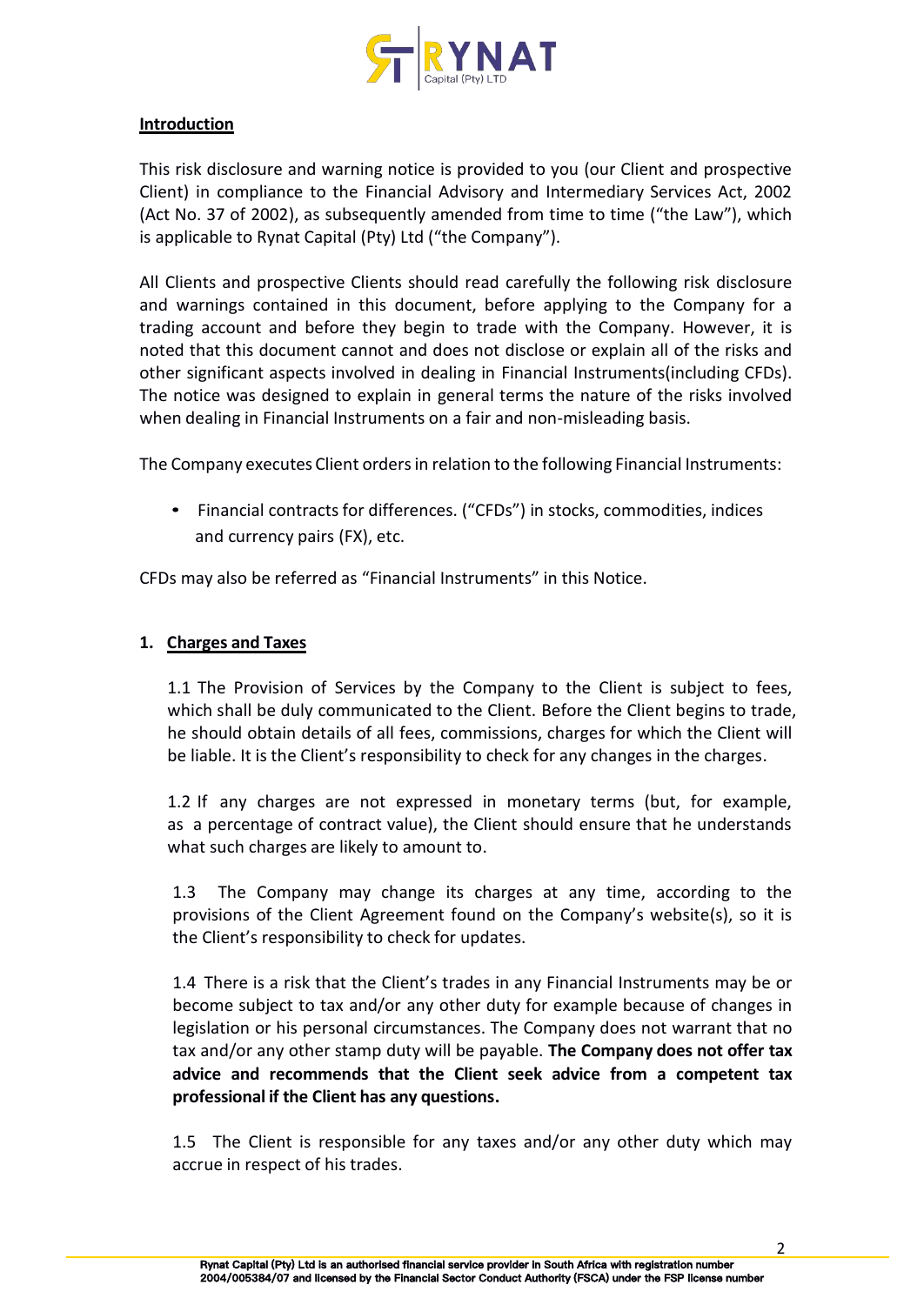

1.6 It is noted that taxes are subject to change without notice.

1.7 If required by applicable Law, the Company shall deduct at source from any payments due to the Client such amounts as are required by the tax authorities to be deducted in accordance with applicable Law.

1.8 It is possible that other costs, including taxes, relating to Transactions carried out on the Trading Platform may arise for which the Client is liable and which are neither paid via us nor imposed by the Company. Although it is the Client's sole and entire responsibility to account for tax due and without derogating from this, the Client agrees that the Company may deduct tax, as may be required by the applicable law, with respect to his trading activity on the Trading Platform. The Client is aware that the Company has a right of set-off against any amounts in the Client's Trading Account with respect to such tax deductions.

1.9 It is noted that the Company's prices in relation to CFDs trading are set/quoted in accordance to the Company's Best Interest and Order Execution Policy which is available on the Company's website(s). It is noted that the Company's prices may be different from prices reported elsewhere. The prices displayed on the Company's Trading Platform reflects the last known available price at the moment prior to placing any Order, however, the actual execution price of the Order may differ, in accordance with the Company's Best Interest and Order Execution Policy and Client Agreement. As such, the price that the Client receives when he opens or closes a position may not directly correspond to real time market levels at the point in time at which the sale of the CFD occurs or reflect the prices of third party brokers/providers.

## **2. Third Party Risks**

2.1. It is understood that the Company will promptly place any Client money it receives into one or more segregated account(s) (denoted as 'clients' accounts') with reliable financial institutions such as a credit institution or a bank in a third country. Although the Company shall exercise due skill, care and diligence in the selection of the financial institution according to Applicable Regulations, it is understood that there are circumstances beyond the control of the Company and hence the Company does not accept any liability or responsibility for any resulting losses to the Client as a result of the insolvency or any other analogous proceedings or failure of the financial institution where Client money will be held.

2.2. The Company may pass money received from the Client to a third party (e.g. a liquidity provider) to hold or control in order to effect a Transaction through or with that person or to satisfy the Client's obligation to provide collateral (e.g. initial margin requirement) in respect of a Transaction. The Company has no responsibility for any acts or omissions of any third party to whom it will pass money received from the Client.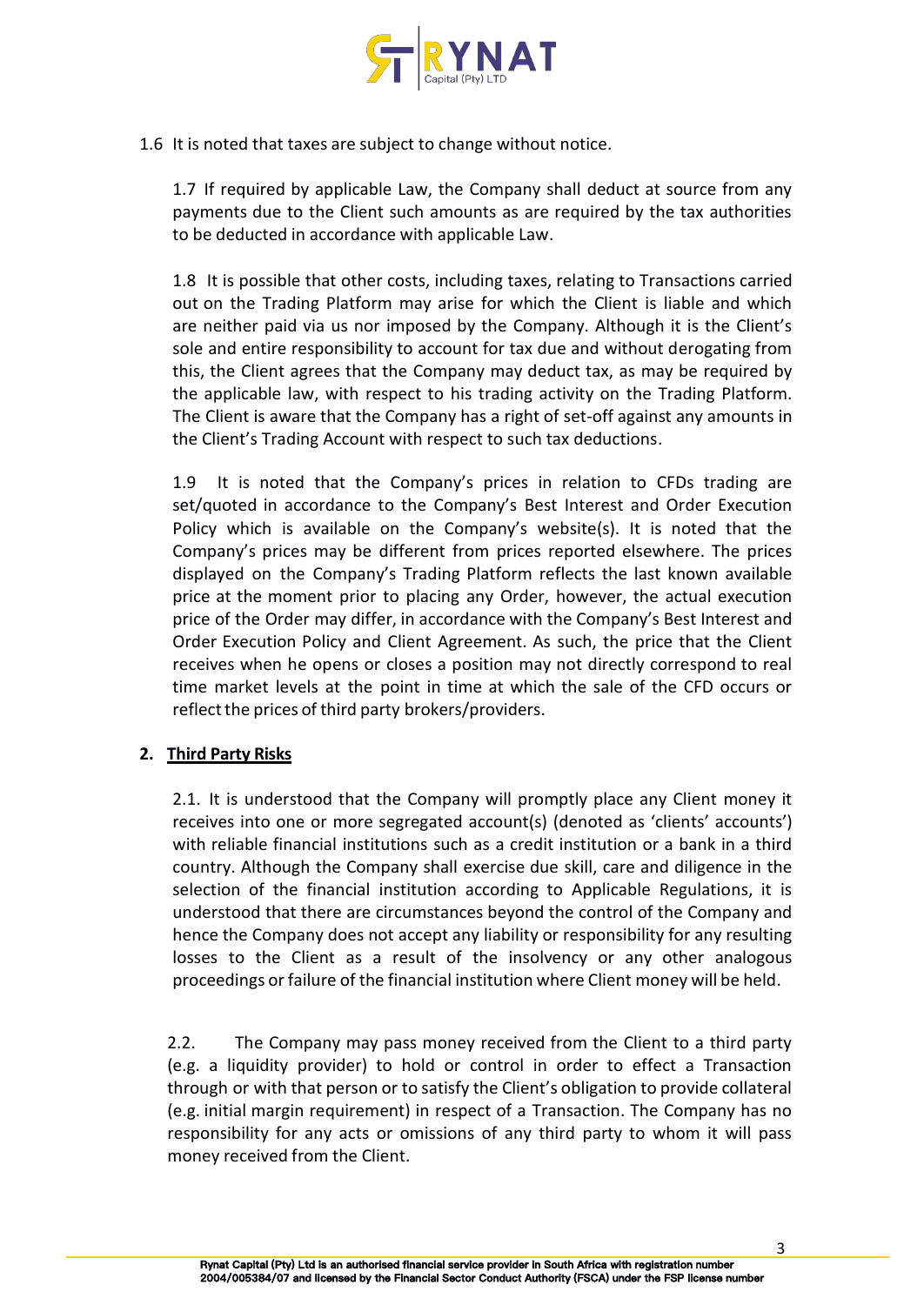

2.3. The financial institution (of paragraph 3.1.) where Client money will be held may be within or outside South Africa. It is understood that the legal and regulatory regime applying to any such financial institution outside South Africa will be different from that of South Africa. Hence, in the event of the insolvency or any other equivalent failure or proceeding of that person, the Client's money may be treated differently from the treatment which would apply if the money was held in a Segregated Account in South Africa.

2.4. The financial institution to which the Company will pass Client money (as per paragraph 3.1.) may hold it in an omnibus account. Hence, in the event of the insolvency or any other analogous proceedings in relation to that financial institution, the Company may only have an unsecured claim against the financial institution on behalf of the Client, and the Client will be exposed to the risk that the money received by the Company from the financial institution is insufficient to satisfy the claims of the Client.

2.5. The Company acts as the Execution Venue for the execution of Client Orders under the Client Agreement. Even though the Company can transmit client orders for execution to third-party liquidity providers through an electronic communication channel, contractually the Company is the sole counterparty to client trades and any execution of orders is done on the Company' s name. Information on the handling and execution of orders can be found in the Order Execution Policy.

## **3. Insolvency**

3.1 The Company's insolvency or default may lead to positions being liquidated or closed out without the Client's consent. For further information, please refer to the Investor Compensation Fund found to the Company's website(s).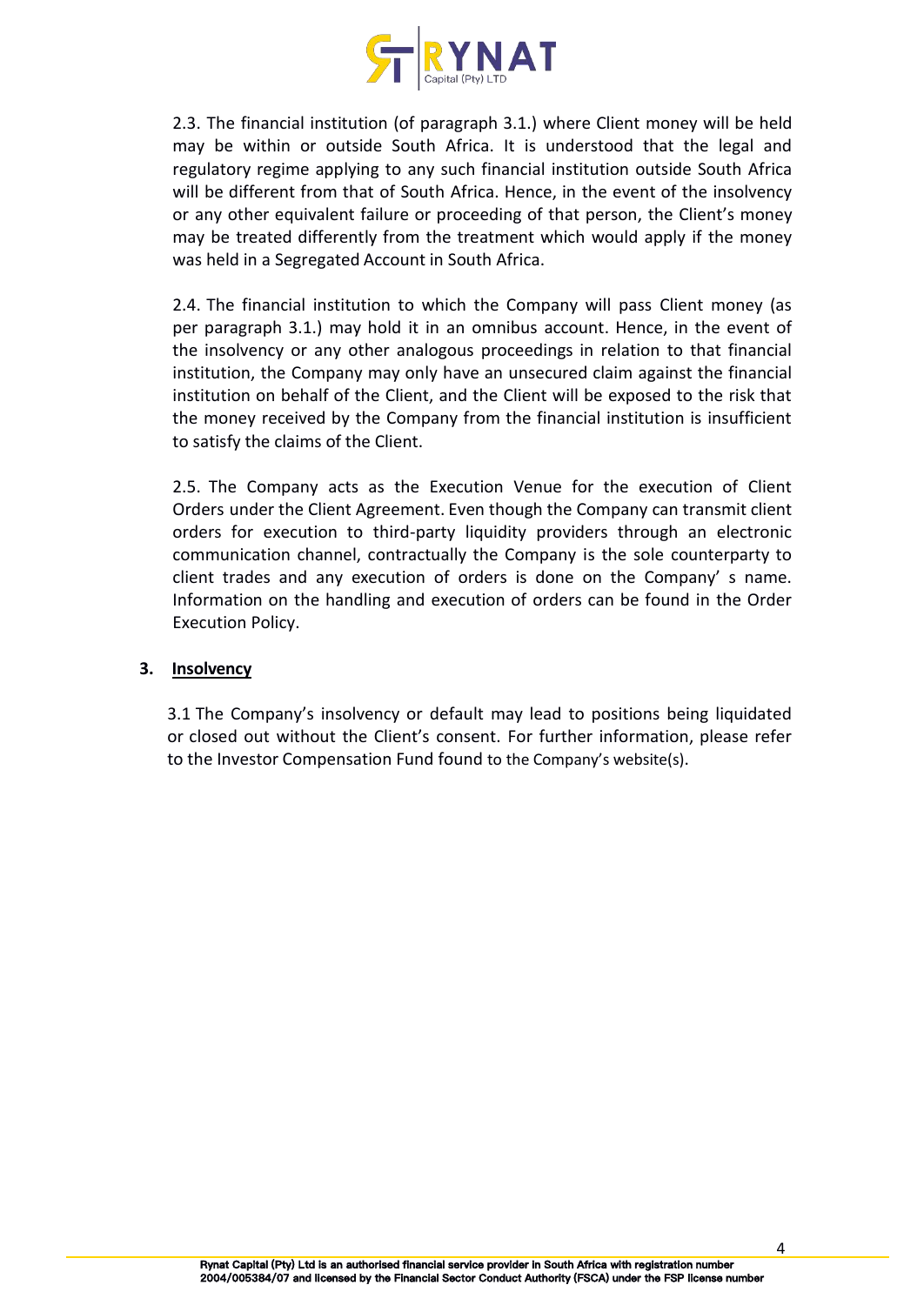

# **4. Technical Risks**

4.1. The Client and not the Company shall be responsible for the risks of financial losses caused by failure, malfunction, interruption, disconnection or malicious actions of information, communication, electricity, electronic or other systems, which are not the result of gross negligence or willful default of the Company.

4.2. If the Client undertakes transactions on an electronic system, he will be exposed to risks associated with the system including the failure of hardware, software, servers, communication lines and internet failure. The result of any such failure may be that his order is either not executed according to his instructions or it is not executed at all. The Company does not accept any liability in the case of such afailure, not owed to the Company's gross negligence or willful default. The Company strives on a best effort basis to provide the Client with a secure and smooth online experience. However, the Client acknowledges the risk that should third parties (hackers) launch a coordinated attack against Company systems that there may be a disruption of services that may result in Client losses. The Company does not accept any liability resulting from such attacks to the extent that the Company has taken all reasonable measures on a best effort basisto fend off such malicious actions.

4.3. The Client acknowledgesthat the unencrypted information transmitted

by e- mail is not protected from any unauthorized access.<br>4.4. At times of excessive deal flow the Client may have some difficulties to be connected over the phone or the Company's Platform(s)/system(s), especially in fast Market (for example, when key macroeconomic indicators are released).

4.5. The Client acknowledges that the internet may be subject to events which may affect his access to the Company's Website and/or the Company's trading Platform(s)/system(s), including but not limited to interruptions or transmission blackouts, software and hardware failure, internet disconnection, public electricity network failures or hacker attacks. The Company is not responsible for any damages or losses resulting from such events which are beyond its control or for any other losses, costs, liabilities, or expenses (including, without limitation, loss of profit) which may result from the Client's inability to access the Company's Website and/or Trading System or delay or failure in sending orders or Transactions, not owed to the Company's gross negligence or willful default.

4.6. In connection with the use of computer equipment and data and voice communication networks, the Client bears the following risks amongst other risks in which cases the Company has no liability of any resulting loss: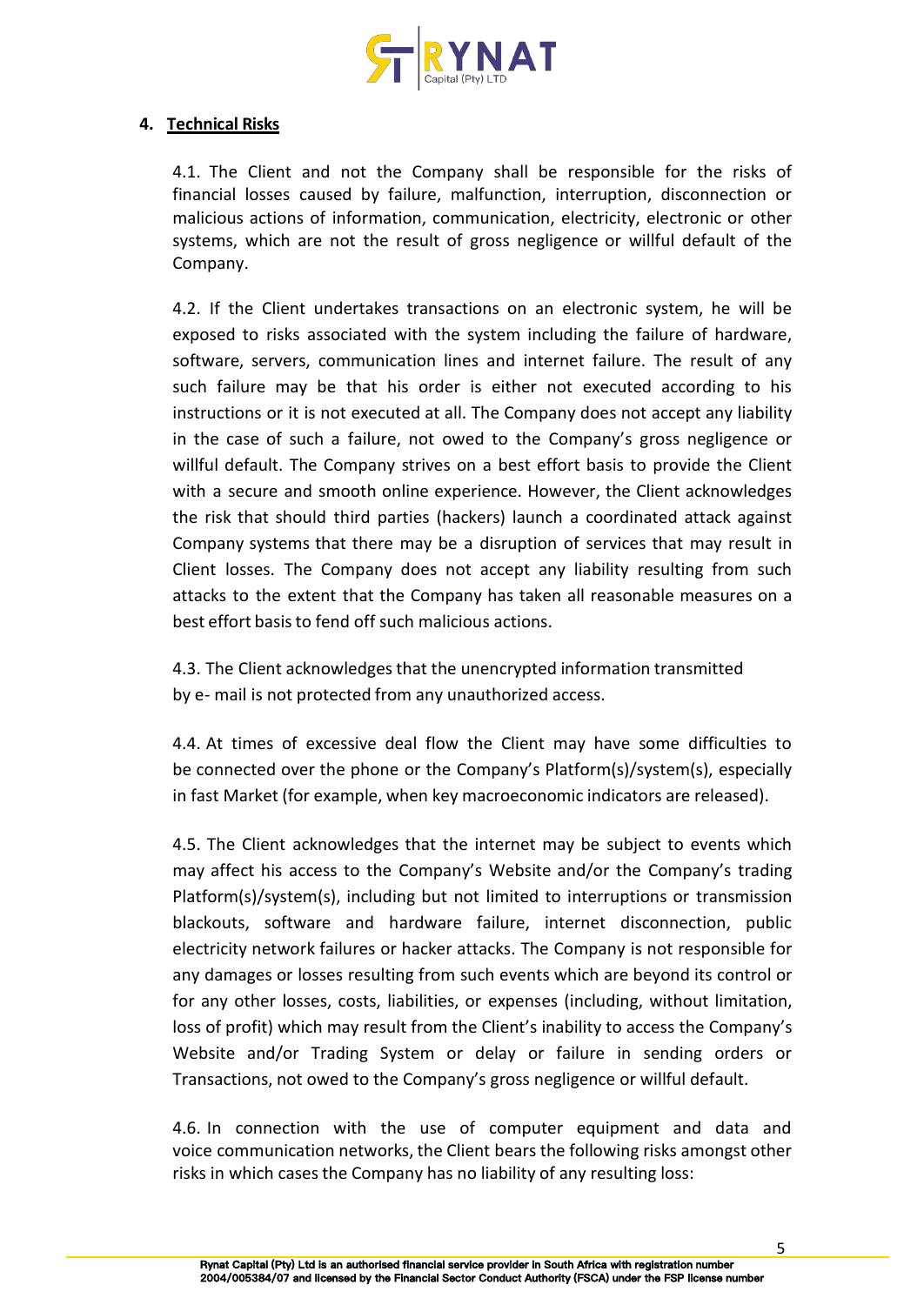

(a) Power cut of the equipment on the side of the Client or the provider, or communication operator (including voice communication) that serves the Client;

(b) Physical damage (or destruction) of the communication channels used to link the Client and provider (communication operator), provider, and the trading or information server of the Client;

(c) Outage (unacceptably low quality) of communication via the channels used by the Client, or the Company or the channels used by the provider, or communication operator (including voice communication) that are used by the Client or the Company;

- (d) Wrong or inconsistent with requirementssettings of the Client Terminal;
- (e) Untimely update of the Client Terminal;
- (f) The use of communication channels, hardware and software, generate the risk of non-reception of a message (including text messages) by the Client from the Company;
- $(g)$  Malfunction or non-operability of the Platform, which also includes the Client Terminal.

4.7. The Client may suffer financial losses caused by the materialization of the above risks, the Company accepting no responsibility or liability in the case of such a risk materializing and the Client shall be responsible for all related losses he may suffer, to the extent that these are not owed to the Company's gross negligence or willful default.

## **5. Trading Platform**

5.1. The Client is warned that when trading in an electronic platform he assumes risk of financial loss which may be a consequence of amongst other things:

(a) Failure of Client's devices, software and poor quality of connection.

(b) The Company's or Client's hardware or software failure, malfunction or misuse.

- (c) Improper work of Client's equipment.
- (d) Wrong setting of Client's Terminal.
- (e) Delayed updates of Client's Terminal.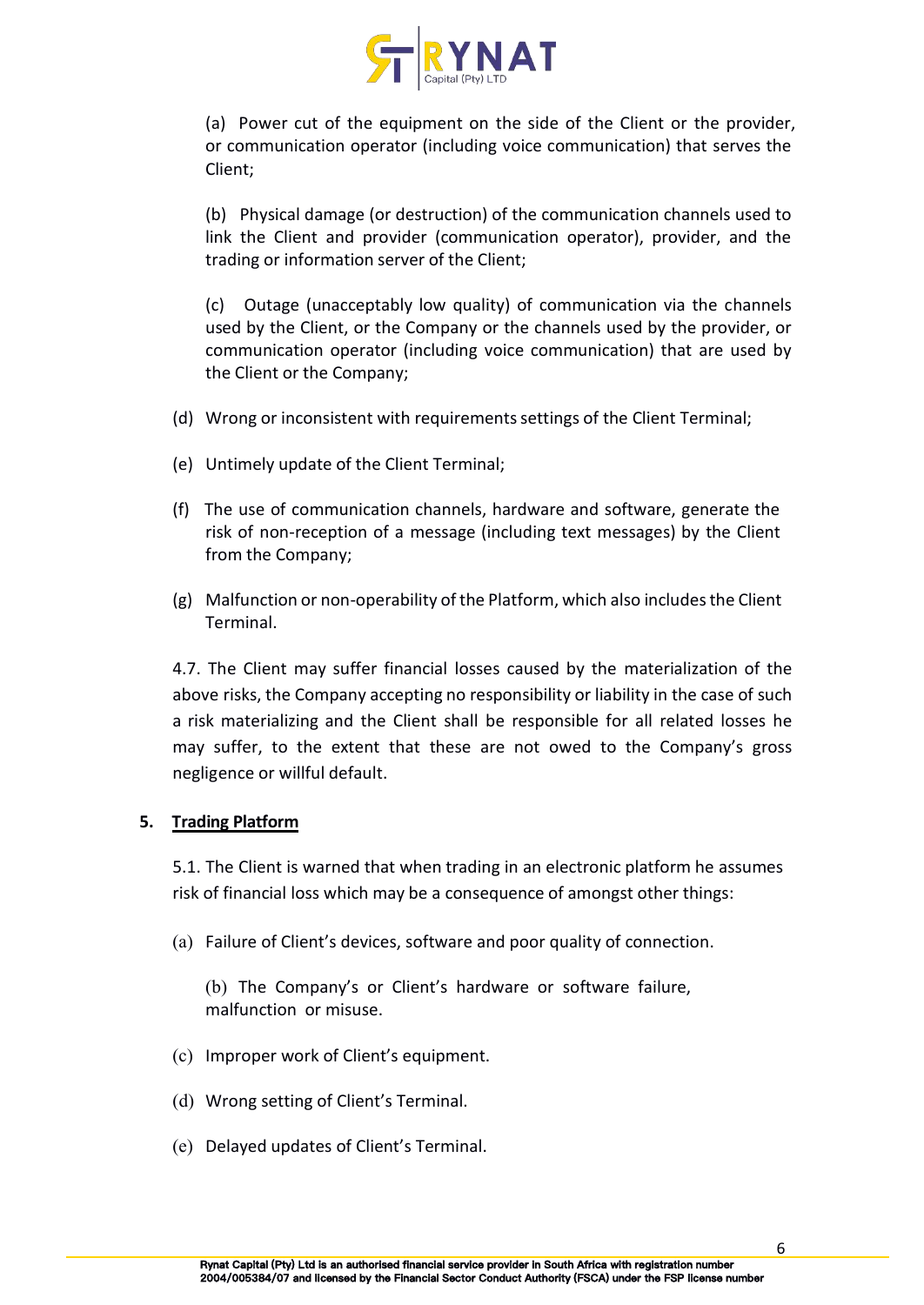

5.2. It is understood that the connection between the Client Terminal and the Company's Server may be disrupted at some point and some of the Quotes may not reach the Client Terminal.

5.3. The Client acknowledges that when the Client closes the order placing/ deleting window or the position opening/closing window, the Instruction, which has been sent to the Server, shall not be cancelled.

5.4. The Client acknowledges that when the Client closes the Order, it shall not be cancelled.

5.5. In case the Client has not received the result of the execution of the previously sent Order but decides to repeat the Order, the Client shall accept the risk of making two Transactions instead of one.

5.6. The Client acknowledgesthat if the Pending Order has already been executed but the Client sends an instruction to modify its level, the only instruction, which will be executed, is the instruction to modify Stop Loss and/or Take Profit levels on the position opened when the Pending Order triggered.

# **6. Communication between the Client and the Company**

6.1. The Client shall accept the risk of any financial losses caused by the fact that the Client has received with delay or has not received at all any notice from the Company.

6.2. The Client acknowledges that the unencrypted information transmitted by e mail is not protected from any unauthorized access.<br>6.3. The Company has no responsibility if unauthorized third persons have access

to information, including electronic addresses, electronic communication and personal data, access data when the above are transmitted between the Company and the Client or when using the internet or other network communication facilities, telephone, or any other electronic means.

6.4. The Client is fully responsible for the risks in respect of undelivered Company Online Trading System internal mail messagessent to the Client by the Company.

# **7. Force Majeure Events**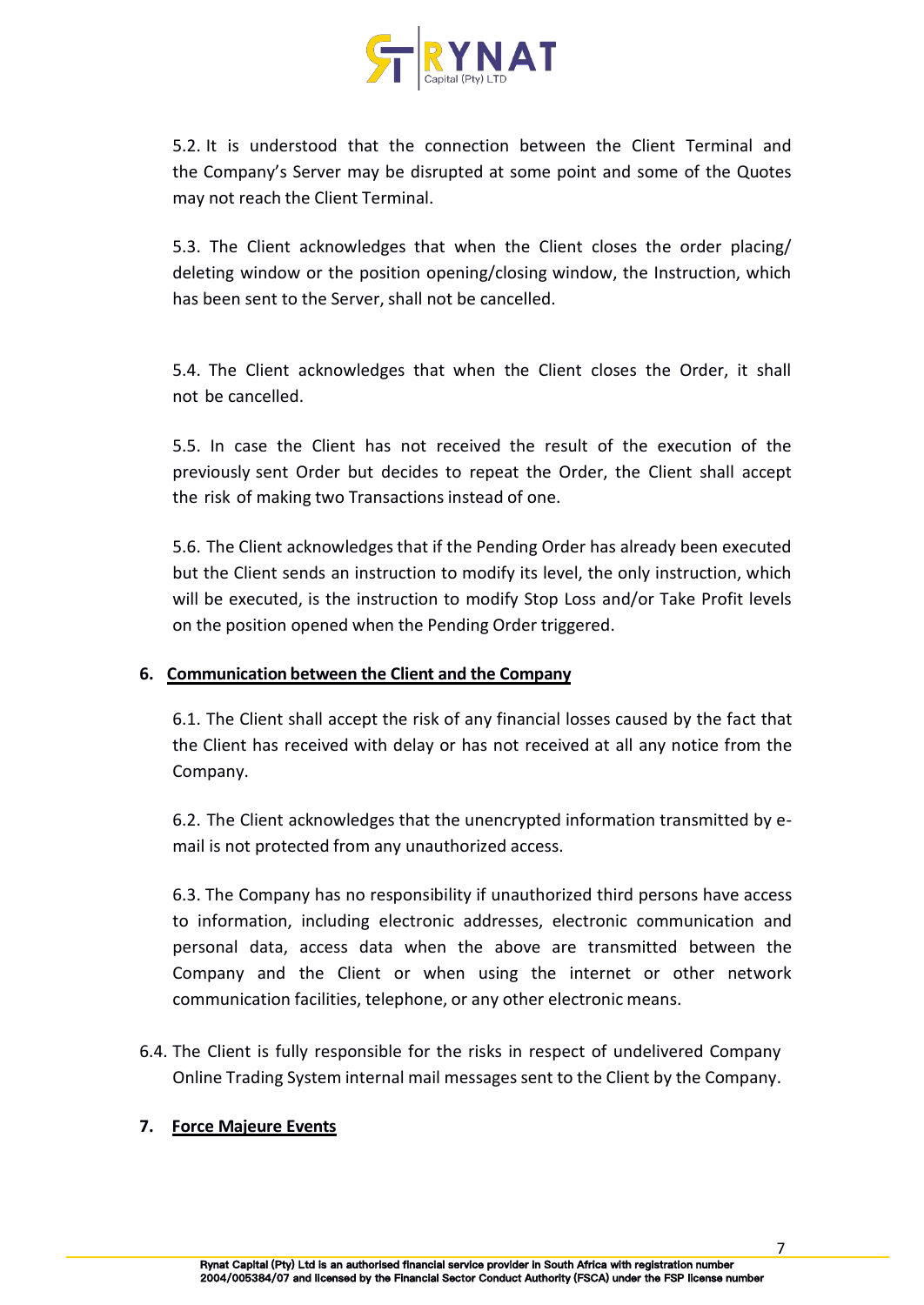

7.1. In case of a Force Majeure Event the Company may not be in a position to arrange for the execution of Client Orders or fulfill its obligations under the agreement with the Client. As a result, the Client may suffer financial loss.

7.2. The Company will not be liable or have any responsibility for any type of loss or damage arising out of any failure, interruption, or delay in performing its obligations under this Agreement where such failure, interruption or delay is due to a Force Majeure event.

# **8. Abnormal Market Conditions**

8.1. The Client acknowledges that under Abnormal Market Conditions the period during which the Orders are executed may be extended or it may be impossible for Orders to be executed at declared prices or may not be executed at all.

8.2. Abnormal Market Conditions include but not limited to times of rapid price fluctuations of the price, rises or falls in one trading session to such an extent that, under the rules of the relevant exchange, trading is suspended or restricted, or there is lack of liquidity, or this may occur at the opening of trading sessions.

# **9. Foreign Currency**

9.1. When a Financial Instrument is traded in a currency other than the currency of the Client's country of residence, any changes in the exchange rates may have a negative effect on its value, price and performance and may lead to losses for the Client.

## **10. Conflicts of Interest**

10.1. When the Company deals with the Client, the Company, an associate, a relevant person or some other person connected with the Company may have an interest, relationship or arrangement that is material in relation to the Transaction/Order concerned or that it conflicts with the Client's interest.

10.2. The following includes the major circumstances which constitute or may give rise to a conflict of interest entailing a material risk of damage to the interests of one or more Clients, as a result of providing investment services:

(a) the Company's bonus scheme may award its employees based on the amount of first time clients;

(b) the Company may receive or pay inducementsto or from third parties due to the referral of new Clients or Clients' trading;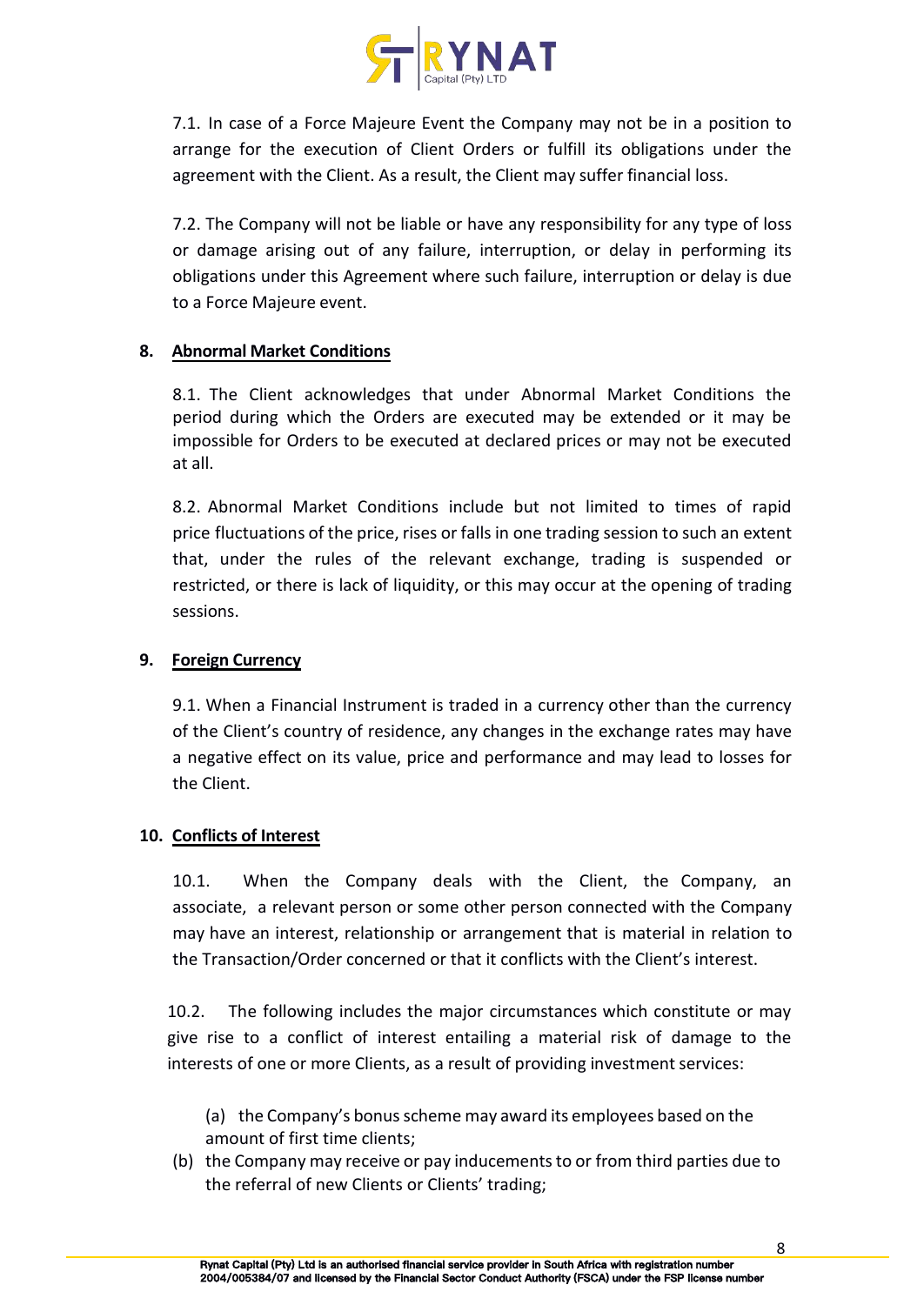

10.3. For more information about the conflicts of interest and the procedures and controls that the Company follows to manage the identified conflicts of interest, please refer to the Company's Conflicts of Interest Policy found on the Company's website(s).

# **11. Appropriateness**

11.1. The Company requires the Client to pass through an appropriateness test during the application process and warns the Client if trading in CFDs or is not appropriate for him, based on the information provided. Any decision whether or not to open a Trading Account, and or whether or not you understand the risks lies with you.

# **12. Information on risks associated with complex financial instruments over the counter (otc)**

12.1. Trading CFDs can put Client's capital at risk as CFDs are categorised as high risk complex Financial Instruments and Clients may lose more than the initial invested capital. Trading CFDs may not be suitable for all investors (refer to section 13).

The investment decisions made by the Clients are subject to various markets, currency, economic, political, business risks etc., and will not necessarily be profitable.

The Client acknowledges and without any reservation accepts that, notwithstanding any general information which may have been given by the Company, the value of any investment in Financial Instruments may fluctuate either upwards or downwards. The Client acknowledges and without any reservation accepts the existence of a substantial risk of incurring losses and damages as a result of buying or selling any Financial Instrument and acknowledges his willingness to take such risk.

Set out below is an outline of the major risks and other significant aspects of CFDs trading:

12.2. Trading CFDs is very speculative and highly risky and is not suitable for all members of the general public but only for those investors who:

a) understand and are willing to assume the economic, legal and other risks involved.

b) taking into account their personal financial circumstances, financial resources, life style and obligations are financially able to assume the loss of their entire investment.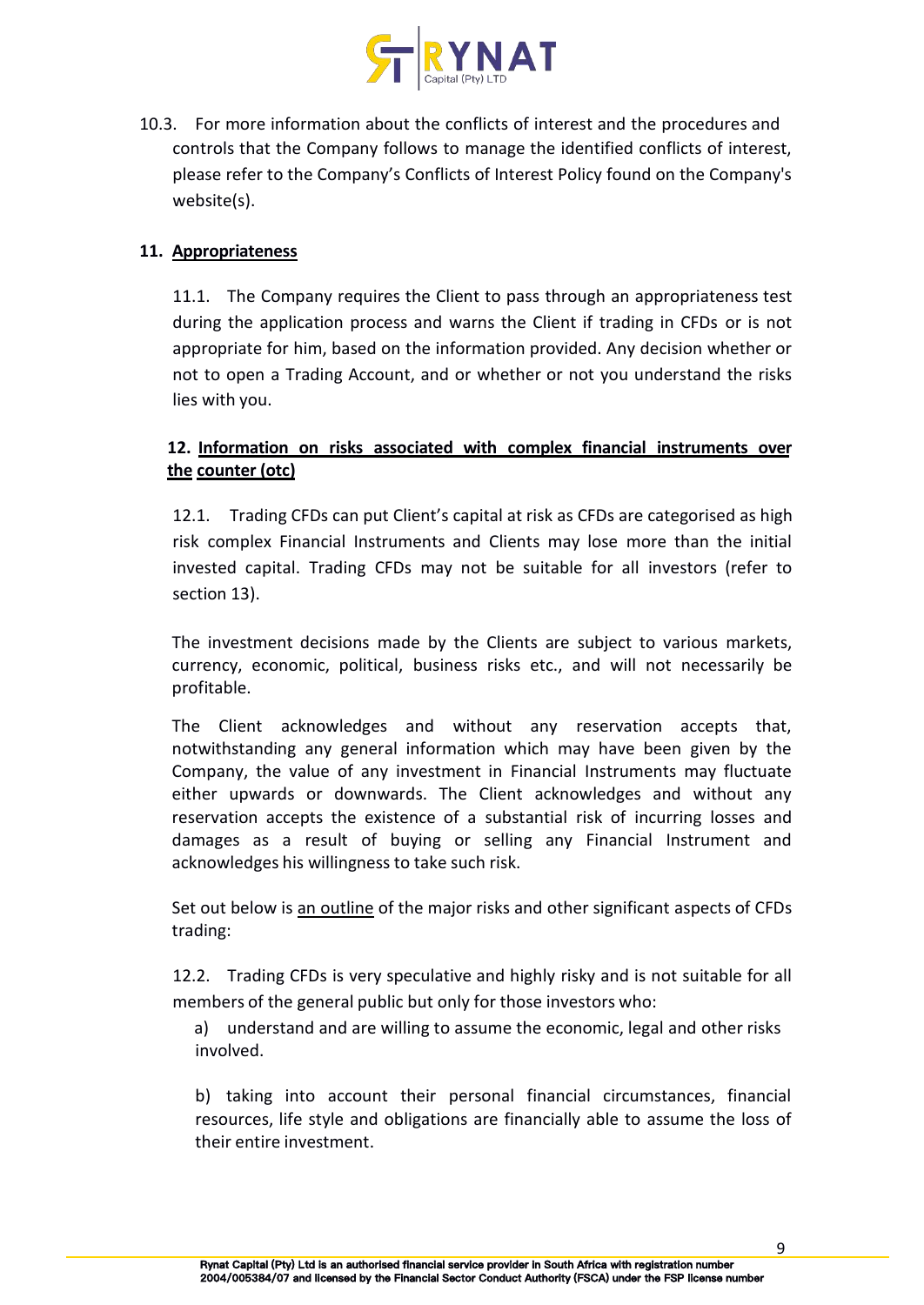

c) have the knowledge to understand CFDs trading and the Underlying assets and Markets.

12.3. The Company will not provide the Client with any advice relating to CFDs the Underlying Assets and Markets or make investment recommendations including occasions where the Client shall request such advice and/or recommendation. For any Clients involved in the Social Trading Feature of the Company should refer to the Social Trading Risk Disclosures as laid out in the Social Trading Feature Terms and Conditions. However, the Company may provide the Client with information and tools produced by third parties on an "as is" basis (i.e. the Company does not approve, or endorse, or affect the said information and or tools), which may be indicative of trading trends or trading opportunities. The Client accepts and understands that taking any actions based on the information and/or tools provided by third parties may result in losses and or general reduction of value of the Client's assets. The Company does not accept liability for any such losses resulting from actions taken by the Client on the basis of information and or tools produced by third parties.

12.4. CFDs are derivative financial instruments deriving their value from the prices of the underlying assets/markets in which they refer to (for example currency, equity indices, stocks, metals, indices futures, forwards etc.).It is important therefore that the Client understands the risks associated with trading in the relevant underlying asset/ market because fluctuations in the price of the underlying asset/ market will affect the profitability of his trade. For more information regarding the Company's pricing policy, please refer to the Company's Summary Best Interest and Order Execution Policy found at www.rynatsa .com

12.5. Information of the previous performance of CFDs the Underlying Assets and Markets does not guarantee its current and/or future performance. The use of historical data does not constitute a binding or safe forecast as to the corresponding future performance of the CFDs to which the said information refers.

## **13. Volatility**:

13.1. Some Financial Instruments trade within wide intraday ranges with volatile price movements. Therefore, the Client must carefully consider that there is a high risk of losses. The price of a Financial Instrument is derived from the price of the Underlying Asset in which the Financial Instruments refers to. Financial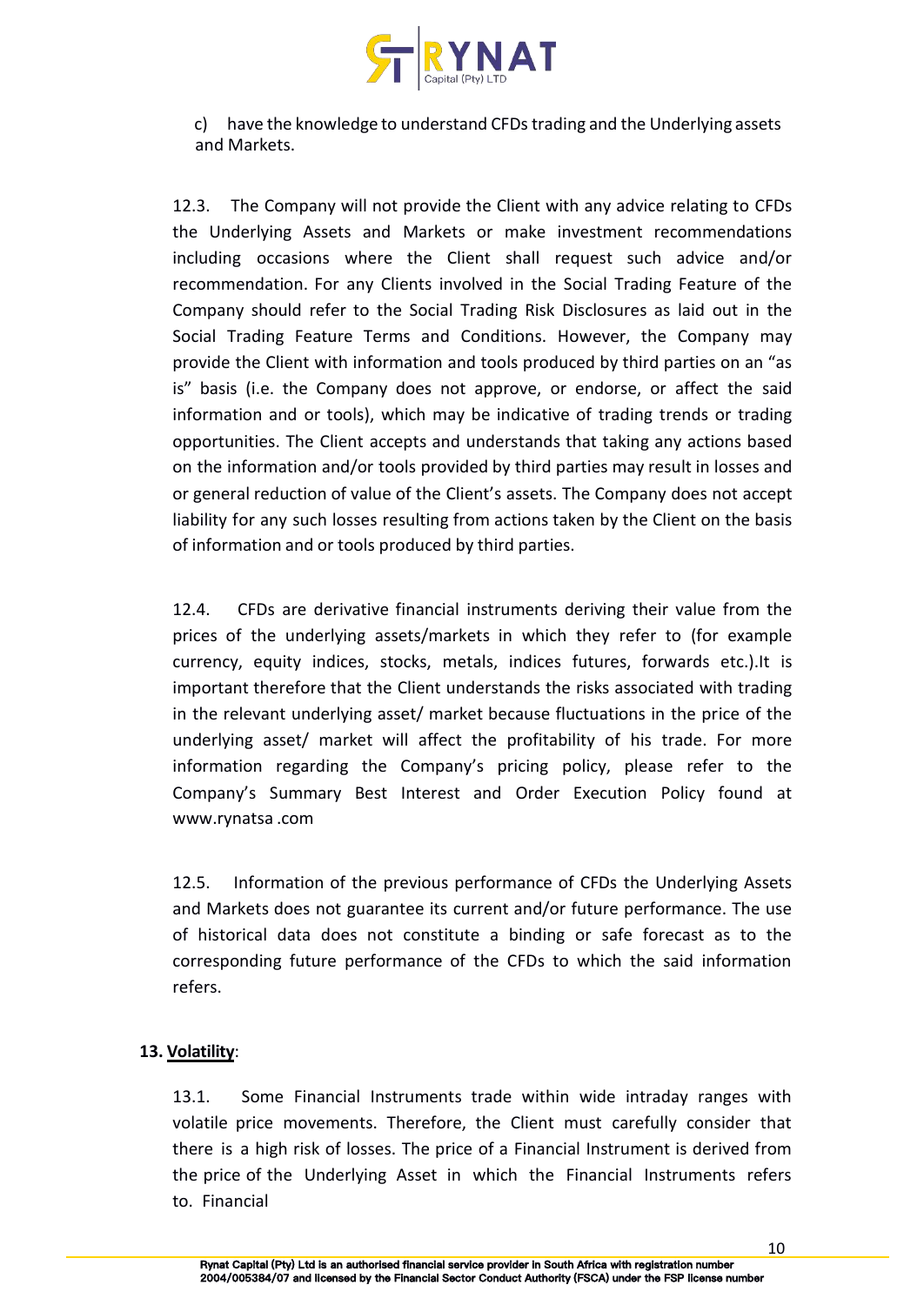

Instruments and related Underlying Markets can be highly volatile. The prices of Financial Instruments and the Underlying Asset may fluctuate rapidly and over wide ranges and may reflect unforeseeable events or changes in conditions, none of which can be controlled by the Client or the Company. Under certain market conditions it may be impossible for a Client Order to be executed at declared prices leading to losses. The prices of Financial Instruments and the Underlying Assets will be influenced by, among other things, changing supply and demand relationships, governmental, agricultural, commercial and trade programs and policies, national and international political and economic events and the prevailing psychological characteristics of the relevant market place.

# **14. Liquidity:**

14.1. Liquidity risk refers to the capacity to readily monetize assets without suffering a significant discount in their prices. The Client accepts and acknowledges that the Underlying Instruments on some Derivative Products on offer by the Company may be inherently illiquid or sometimes face persistent liquidity strains due to adverse market conditions. Illiquid Underlying Assets may exhibit high levels of volatility in their prices and consequently a higher degree of risk, this typically leads to larger gaps in ASK and BID prices for an Underlying Instrument than would otherwise prevail under liquid market conditions. These large gaps may be reflected on the prices of the Derivative Product the Company offers.

## **15. Off-exchange transactionsin Derivative Financial Instruments:**

15.1. CFDs offered bythe Company are off-exchange transactions (i.e. over the- counter). The trading conditions are set by us (in line with the trading conditions received by our liquidity providers), subject to any obligations we have to provide best execution, to act reasonably and in accordance with our Client Agreement and with our Best Interest and Order Execution Policy. Each CFD trade that the Client opens through our Trading Platform results in the entering of an Order with the Company; such Orders can only be closed with the Company and are not transferable to any other person.

15.2. While some off-exchange markets are highly liquid, transactions in off exchange or non- transferable derivatives may involve greater risk than investing in on-exchange derivatives because there is no exchange market on which to close out an Open Position. It may be impossible to liquidate an existing position, to assess the value of the position arising from an off-exchange transaction or to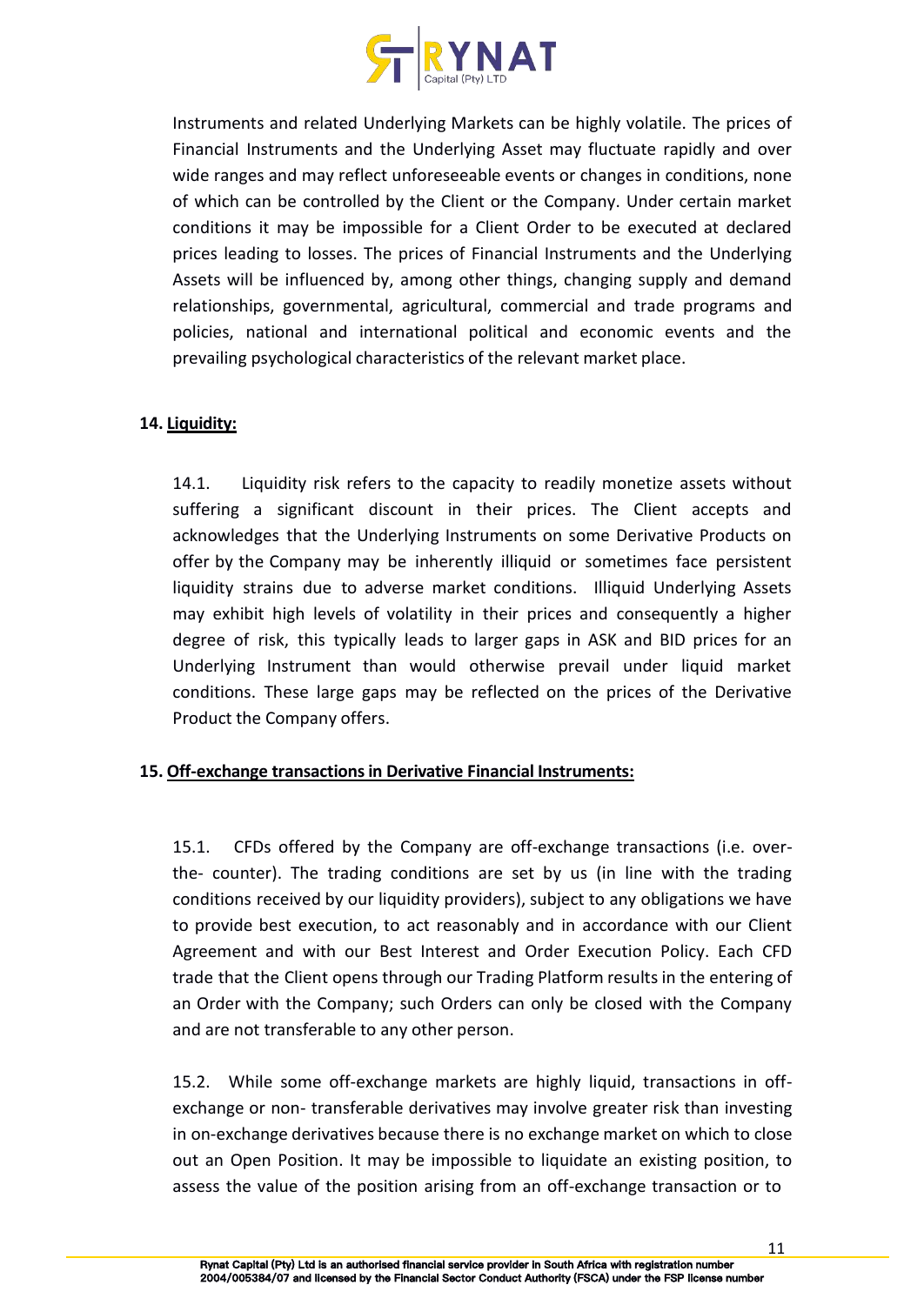

assess the exposure to risk. Prices need not be quoted, and, even where they are, they will be established by dealers in these instruments and consequently it may be difficult to establish what a fair price is.

15.3. The Company is using an Online Trading System for transactions in CFDs which does not fall into the definition of a Regulated Market or Multilateral Trading Facility and as such does not have the same protection.

# **16. No Clearing House protection:**

16.1. The Transactions in the Financial Instruments offered by the Company are not currently subject to exchange or clearing house requirements/obligations.

# **17. No Delivery:**

17.1. It is understood that the Client has no rights or obligations in respect to the Underlying Assets/Instruments relating to the CFDs he is trading. There is no delivery of the Underlying Asset and all CFD contracts are settled in cash.

# **18. Suspensions of Trading:**

18.1. Under certain trading conditions it may be difficult or impossible to liquidate a position. This may occur, for example, at times of rapid price movement if the price rises or falls in one trading session to such an extent that under the rules of the relevant exchange trading is suspended or restricted. Placing a Stop Loss will not necessarily limit the Client's losses to the intended amounts, because market conditions may make it impossible to execute such an Order at the stipulated price. In addition, under certain market conditions the execution of a Stop Loss Order may be worse than its stipulated price and the realized losses can be larger than expected.

## **19. Slippage:**

19.1. Slippage is the difference between the expected price of a Transaction in a CFD or, and the price the Transaction is actually executed at. Slippage often occurs during periods of higher volatility (for example due to news events) making an Order at a specific price impossible to execute and also when large Orders are executed when there may not be enough interest at the desired price level to maintain the expected price of trade.

## **20. Leverage and Gearing:**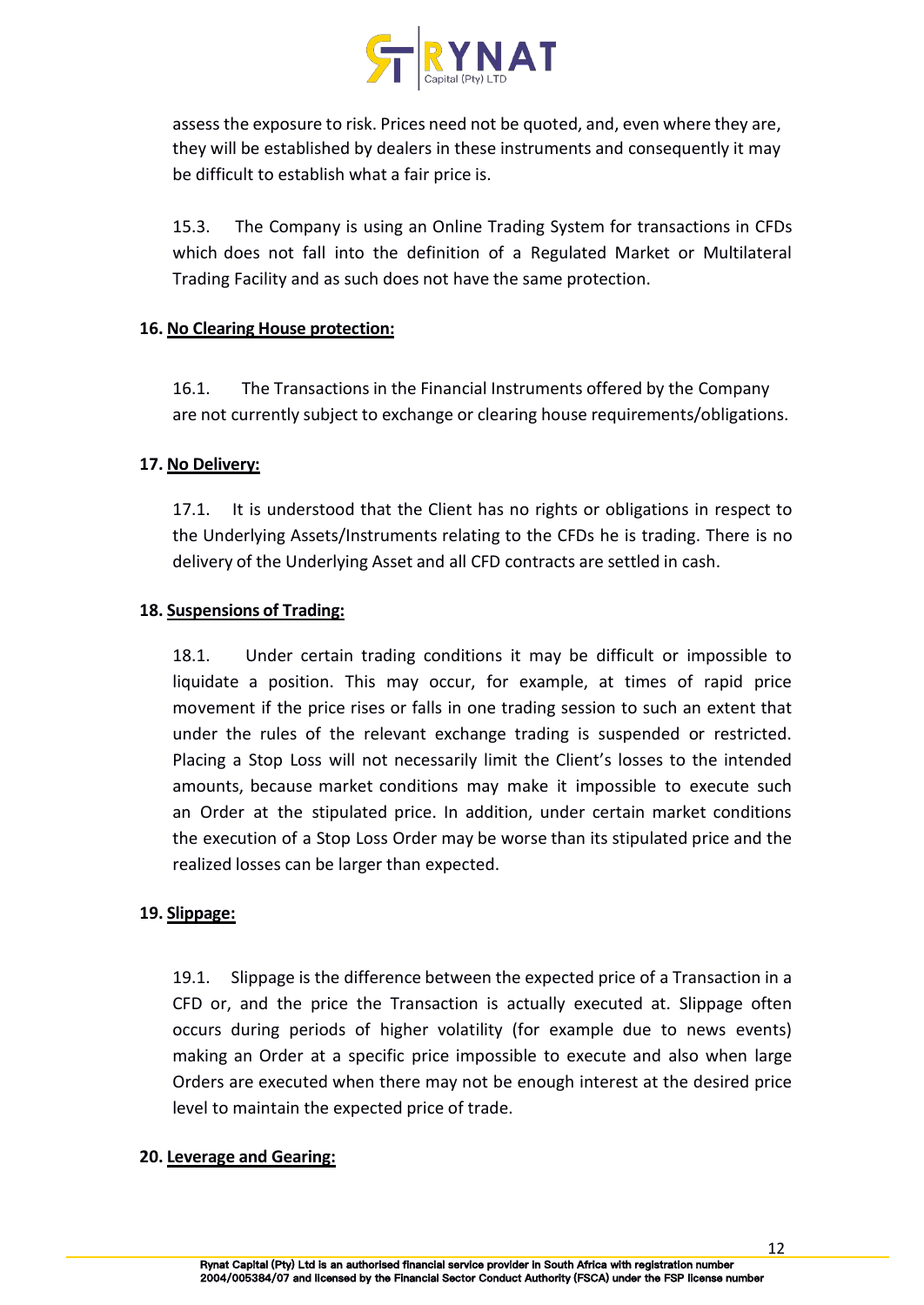

20.1. In order to place a CFD Order, the Client is required to maintain a margin. Margin is usually a relatively modest proportion of the overall contract value. This means that the Client will be trading using "leverage" or "gearing". This means a relatively small market movement can lead to a proportionately much larger movement in the value ofthe Client's position, and this can work either against the Client or for the Client.

20.2. At all times during which the Client opens trades, they must maintain enough equity, consider all running profits and losses, for meeting the margin requirements. If the market moves against the Client's position and/or Margin requirements are increased, the Client may be called upon to deposit additional funds on short notice to maintain his position. Failing to comply with a request for a deposit of additional funds, may result in closure of his position(s) by the Company on his behalfand he will be liable for any resulting loss or deficit. Kindly refer to the 'Terms of Business' Section 11.

20.3. It is important that you monitor your positions closely because the effect of leverage and gearing speed the occurrence of profits or losses. It is your responsibility to monitor your trades and while you have open trades you should always be in a position to do so.

# **21. Margin:**

21.1. The Client acknowledges and accepts that, regardless of any information which may be offered by the Company, the value of CFDs may fluctuate downwards or upwards and it is even probable that the investment may become of no value. This is owed to the margining system applicable to such trades, which generally involves a comparatively modest deposit or margin in terms of the overall contract value, so that a relatively small movement in the Underlying Market can have a disproportionately dramatic effect on the Client's trade. If the Underlying Market movement is in the Client's favour, the Client may achieve a good profit, but an equally smalladverse market movement can not only quickly result in the loss of the Clients' entire deposit but also expose the Client to a large additional loss.

The Company may change its Margin requirements, according to the provisions of the Client Agreement found on the Company's website(s).

## **22. Contingent Liability Investment Transactions:**

22.1. Contingent liabilities are potential obligations that may be assumed by the Client depending on the outcome of an event that was beyond any person's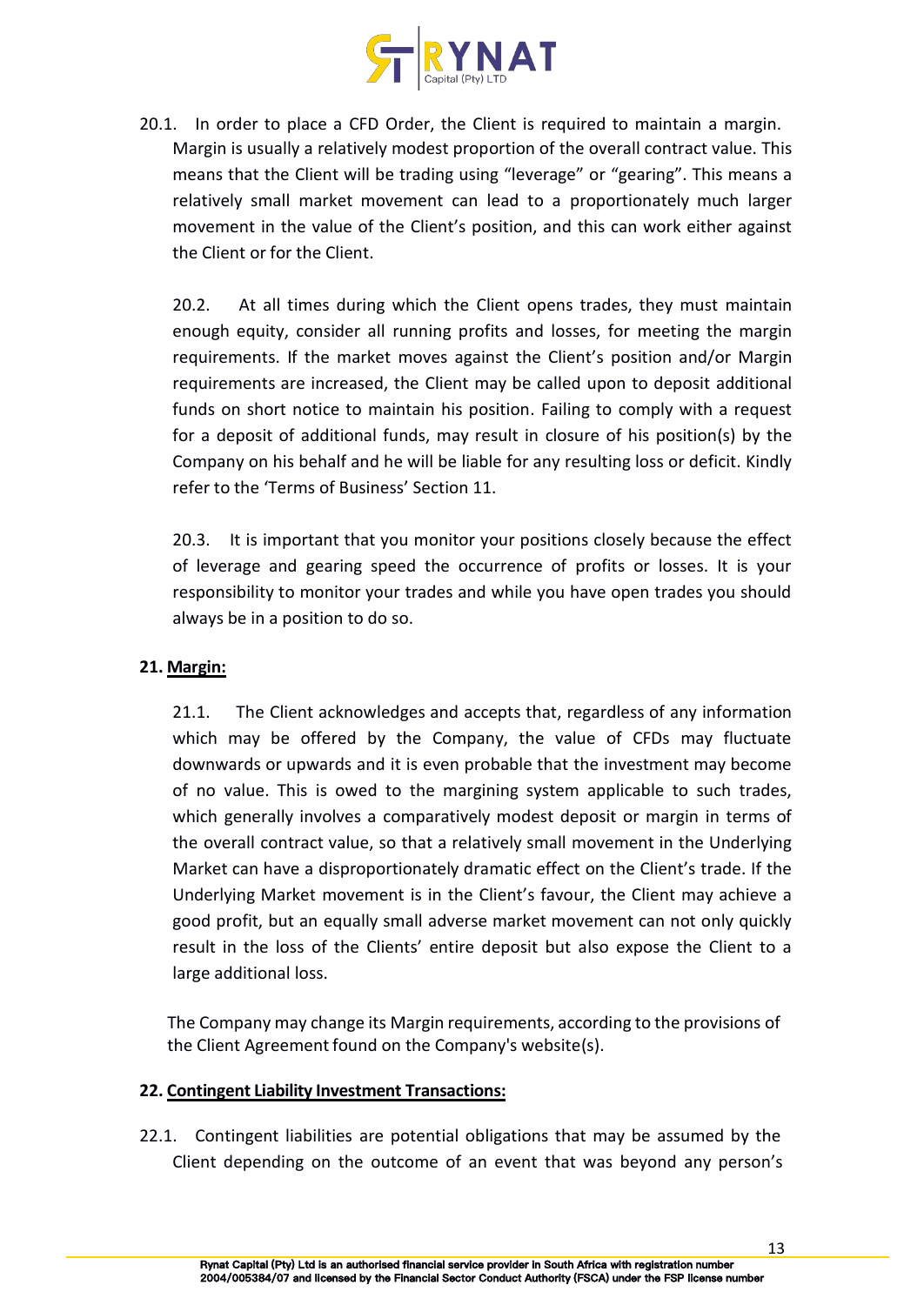

control and/or expectations. For example, in case whereby due to extreme volatility of the underlying instrument the Client has sustained losses that exceed his balance with the Company (i.e. he has generated a negative balance with the Company), the Client may be then called to pay an amount equal to these losses.

# **23. Risk-reducing Orders or Strategies**

23.1. The Company makes available certain Orders (e.g. "stop-loss" orders, where permitted under local law, or "stop-limit" Orders), which are intended to limit losses to certain amounts. Such Orders may not be adequate given that markets conditions make it impossible to execute such Orders, e.g. due to illiquidity in the market. We aim to deal with such Orders fairly and promptly but the time taken to fill the Order and level at which the Order is filled depends upon the underlying market. In fast-moving markets, a price for the level of your Order might not be available, or the market might move quickly and significantly away from the stop level before we fill it.

Strategies using combinations of positions, such as "spread" and "straddle"' positions may be as risky as taking simple "long" or "short" positions. Therefore, Stop Limit and Stop Loss Orders cannot guarantee the limit of loss.

# **24. Advice and Recommendations**

24.1. When placing Orders with the Company, the Company will not advise the Client about the merits of a particular Transaction or give him any form of investment advice and the Client acknowledges that the Services do not include the provision of investment advice in CFDs or the Underlying Markets. The Client alone will enter into Transactions and take relevant decisions based on his own judgement. In asking the Company to enter into any Transaction, the Client represents that he has been solely responsible for making his own independent appraisal and investigation into the risks of the Transaction. He represents that he hassufficient knowledge, market sophistication, professional advice and experience to make his own evaluation of the merits and risks of any Transaction. The Company gives no warranty as to the suitability of the products traded under this Agreement and assumes no fiduciary duty in its relations with the Client.

24.2. The Company will not be under any duty to provide the Client with any legal, tax or other advice relating to any Transaction. The Client should seek independent expert advice if he is in any doubt as to whether he may incur any tax liabilities. The Client is hereby warned that tax laws are subject to change from time to time.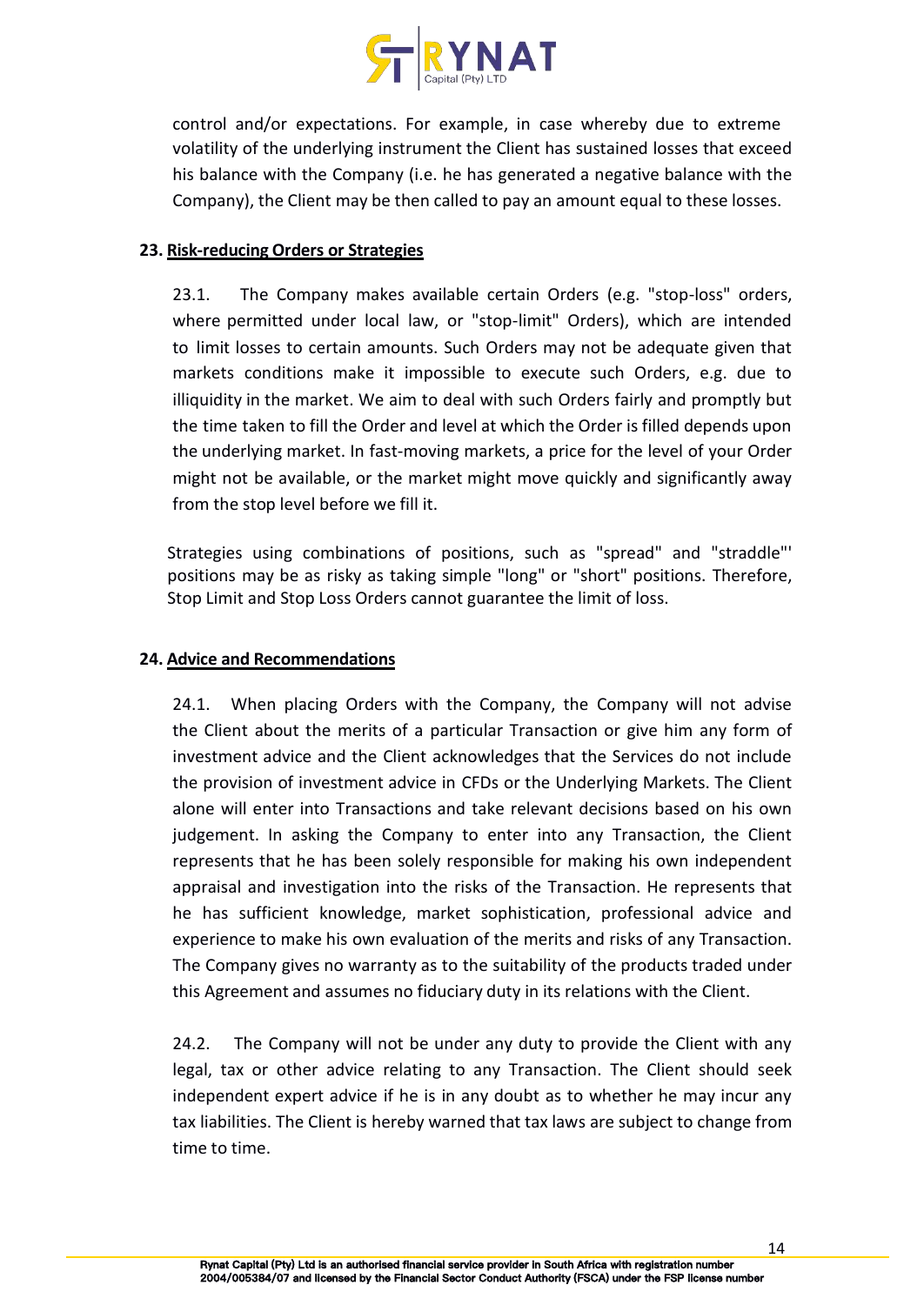

24.3. The Company may, from time to time and at its discretion, provide the Client (or in newsletters which it may post on its Website or provide to subscribers via its Website(s) or the Trading Platform or otherwise) with information, recommendations, news, market commentary or other information but not as a service.

Where it does so:

a) the Company will not be responsible for such information;

b) the Company gives no representation, warranty or guarantee as to the accuracy, correctness or completeness of such information or as to the tax or legal consequences of any related Transaction;

c) this information is provided solely to enable the Client to make his own investment decisions and does not amount to investment advice or unsolicited financial promotions to the Client;

d) if the document contains a restriction on the person or category of persons for whom that document is intended or to whom it is distributed, the Client agrees that he will not pass it on to any such person or category of persons;

e) the Client accepts that prior to despatch, the Company may have acted upon it itself to make use of the information on which it is based. The Company does not make representations as to the time of receipt by the Client and cannot guarantee that he will receive such information at the same time as other clients.

24.4. It is understood that market commentary, news, or other information provided or made available by the Company are subject to change and may be withdrawn at any time without notice.

## **25. No Guarantees of Profit**

25.1. The Company provides no guarantees of profit nor of avoiding losses when trading in Financial Instruments. The Company cannot guarantee the future performance of the Client's Trading Account, promise any specific level of performance or promise that Client's investment decisions, strategies, will be successful/profitable. Customer has received no such guarantees from the Company or from any of its representatives. Customer is aware of the risks inherent in trading in Financial Instruments and is financially able to bear such risks and withstand any losses incurred. The Client acknowledges and accepts that there may be other additional risks apart from those mentioned above.

## **26. Updates of this document**